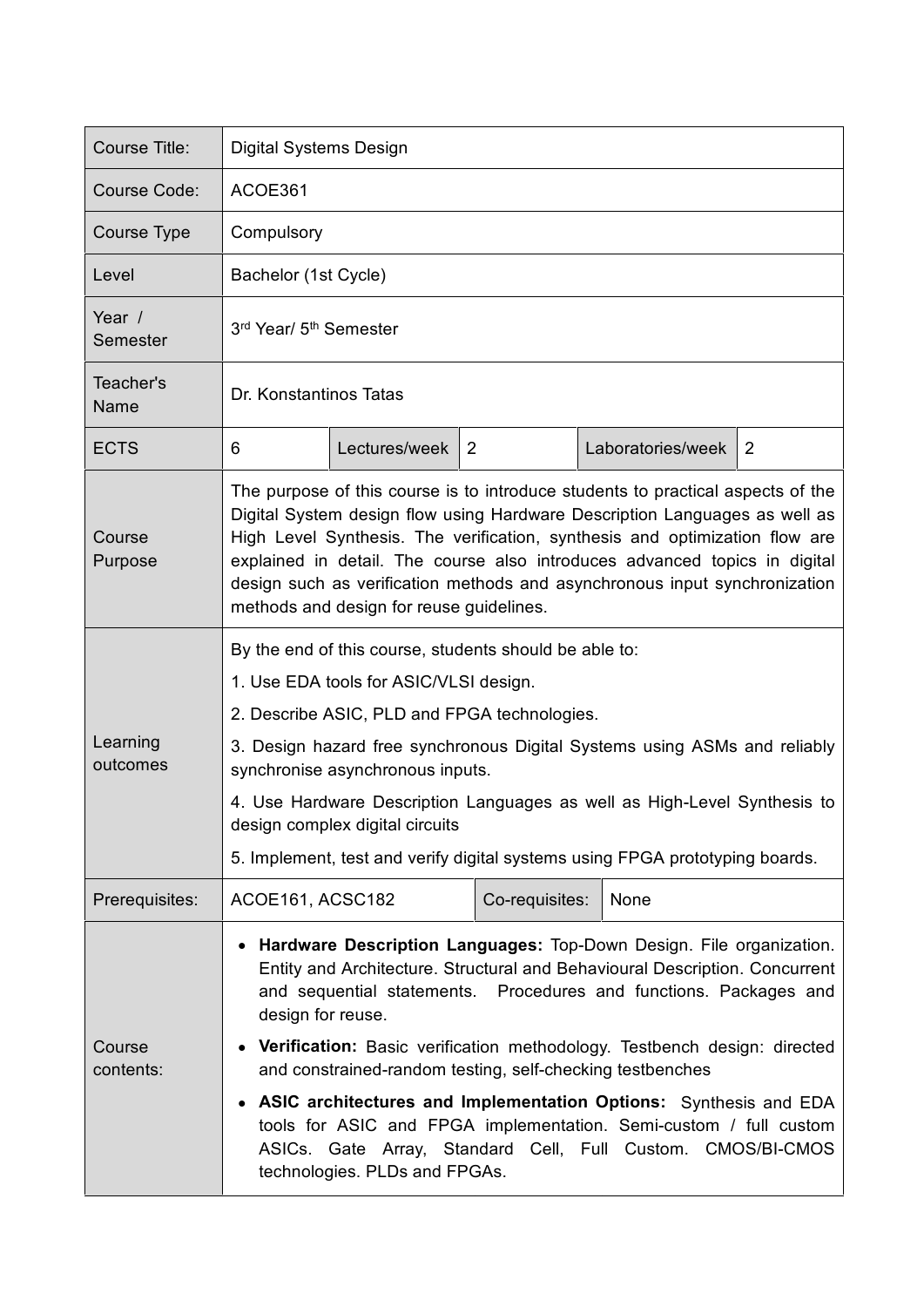|                           | • Digital Systems Design - ASMs: ASMs, Mealy and Moore machines.<br>ASM charts. VEM minimization. IFL/OFL minimization and implementation.<br>State machine implementation using PROMs and multiplexers. PLDs.<br>Finite state machine implementation using FPLAs. Timing.<br>Glitch<br>minimization techniques. Asynchronous input systems. Implementation<br>selection trade-offs: performance, cost, production size etc.<br>• Introduction to High-Level Synthesis: FSM and datapath, DFGs and<br>CDFGs. Scheduling and resource sharing. Design space exploration. High-<br>level synthesis of arrays and loops. Loop unrolling and pipelining<br>• Laboratory work: Individual or small group experiments using Xilinx tools, |  |  |  |  |
|---------------------------|-------------------------------------------------------------------------------------------------------------------------------------------------------------------------------------------------------------------------------------------------------------------------------------------------------------------------------------------------------------------------------------------------------------------------------------------------------------------------------------------------------------------------------------------------------------------------------------------------------------------------------------------------------------------------------------------------------------------------------------|--|--|--|--|
|                           | FPGA implementation and testing.                                                                                                                                                                                                                                                                                                                                                                                                                                                                                                                                                                                                                                                                                                    |  |  |  |  |
| Teaching<br>Methodology   | The course is structured in lectures that are conducted with the help of both<br>computer presentations and traditional means. Practical examples and<br>exercises are included in the lectures to enhance the material learning<br>process. Often short post-lecture quizzes are used to assess the level of<br>student understanding and provide feedback. Student questions are<br>addressed during the lecture, or privately after the lecture or during office<br>hours. Lectures include tutorials of EDA tools and design case studies.                                                                                                                                                                                      |  |  |  |  |
|                           | Lecture notes are available through the web for students to use in combination<br>with the textbooks.                                                                                                                                                                                                                                                                                                                                                                                                                                                                                                                                                                                                                               |  |  |  |  |
|                           | Students are assessed continuously and their knowledge is checked through<br>tests with their assessment weight, date and time being set at the beginning of<br>the semester via the course outline.                                                                                                                                                                                                                                                                                                                                                                                                                                                                                                                                |  |  |  |  |
|                           | Furthermore, guided individual and group design assignments are used to<br>develop practical engineering skills while integrating the course theory.                                                                                                                                                                                                                                                                                                                                                                                                                                                                                                                                                                                |  |  |  |  |
|                           | Laboratory experiments are carried out in small groups and lab reports are<br>required two weeks after the laboratory class resulting in a cumulative mark.<br>The first laboratory exercises are totally structured (cookbook) in order to<br>familiarize the students with the equipment, while later exercises are less<br>structured, allowing the student to create their own designs or programs for a<br>given application.                                                                                                                                                                                                                                                                                                  |  |  |  |  |
| <b>Bibliography</b>       | <b>Textbooks:</b>                                                                                                                                                                                                                                                                                                                                                                                                                                                                                                                                                                                                                                                                                                                   |  |  |  |  |
|                           | John F. Wakerly, "Digital Design: Principles and Practices", 5th<br>edition, Prentice Hall, 2018                                                                                                                                                                                                                                                                                                                                                                                                                                                                                                                                                                                                                                    |  |  |  |  |
|                           | Michael D. Ciletti, "Advanced Digital Design with the Verilog HDL",<br>2nd Edition, Pearson, 2011                                                                                                                                                                                                                                                                                                                                                                                                                                                                                                                                                                                                                                   |  |  |  |  |
|                           | <b>References:</b>                                                                                                                                                                                                                                                                                                                                                                                                                                                                                                                                                                                                                                                                                                                  |  |  |  |  |
|                           | • V. Pedroni, The student's guide to VHDL, Morgan Kaufmann, 1998.                                                                                                                                                                                                                                                                                                                                                                                                                                                                                                                                                                                                                                                                   |  |  |  |  |
| Assessment<br>methods and | The final assessment of the students is formative and summative and is<br>assured to comply with the subject's expected learning outcomes and the                                                                                                                                                                                                                                                                                                                                                                                                                                                                                                                                                                                   |  |  |  |  |